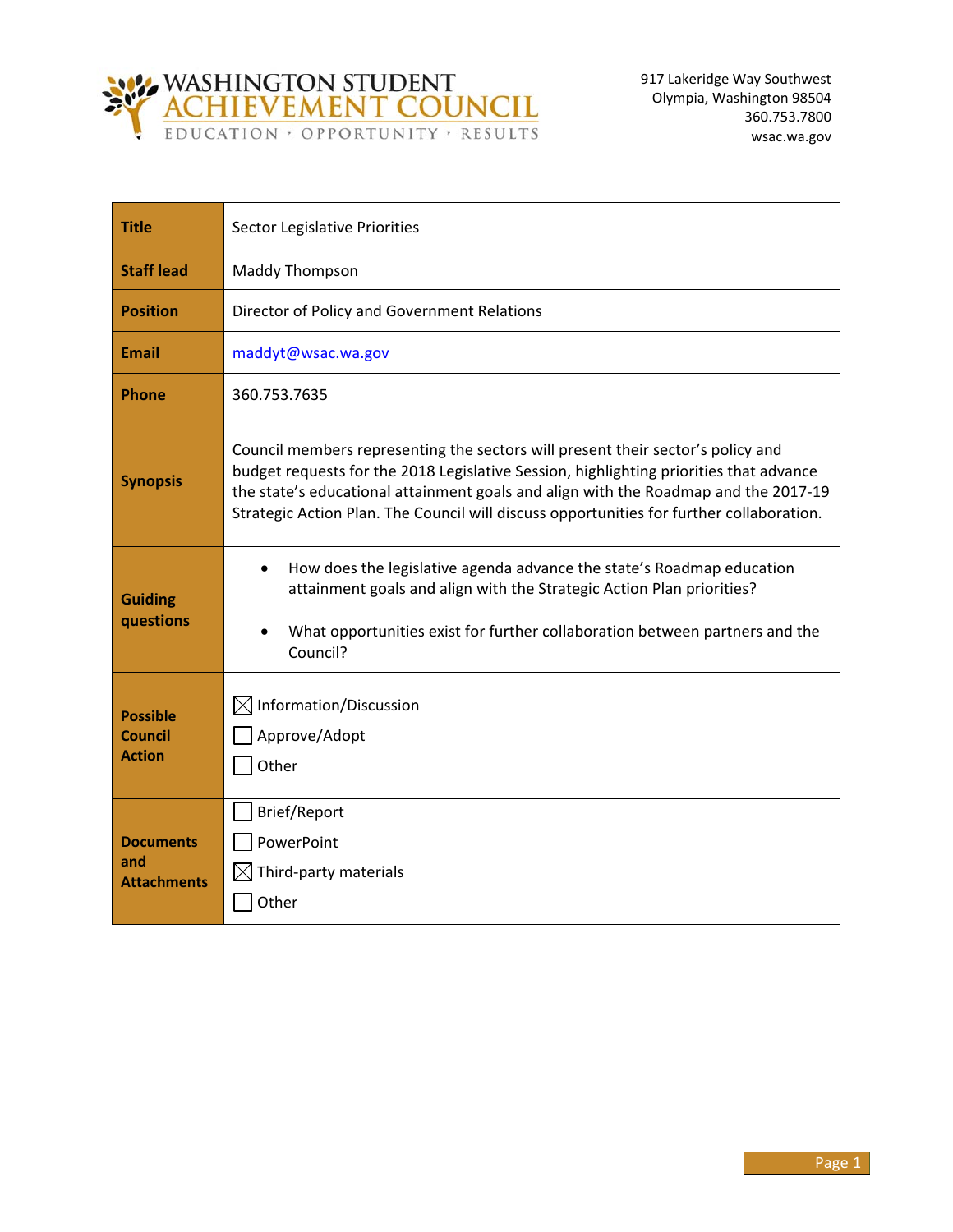

Independent Colleges of Washington

### Washington Student Achievement Council Oct. 12, 2017

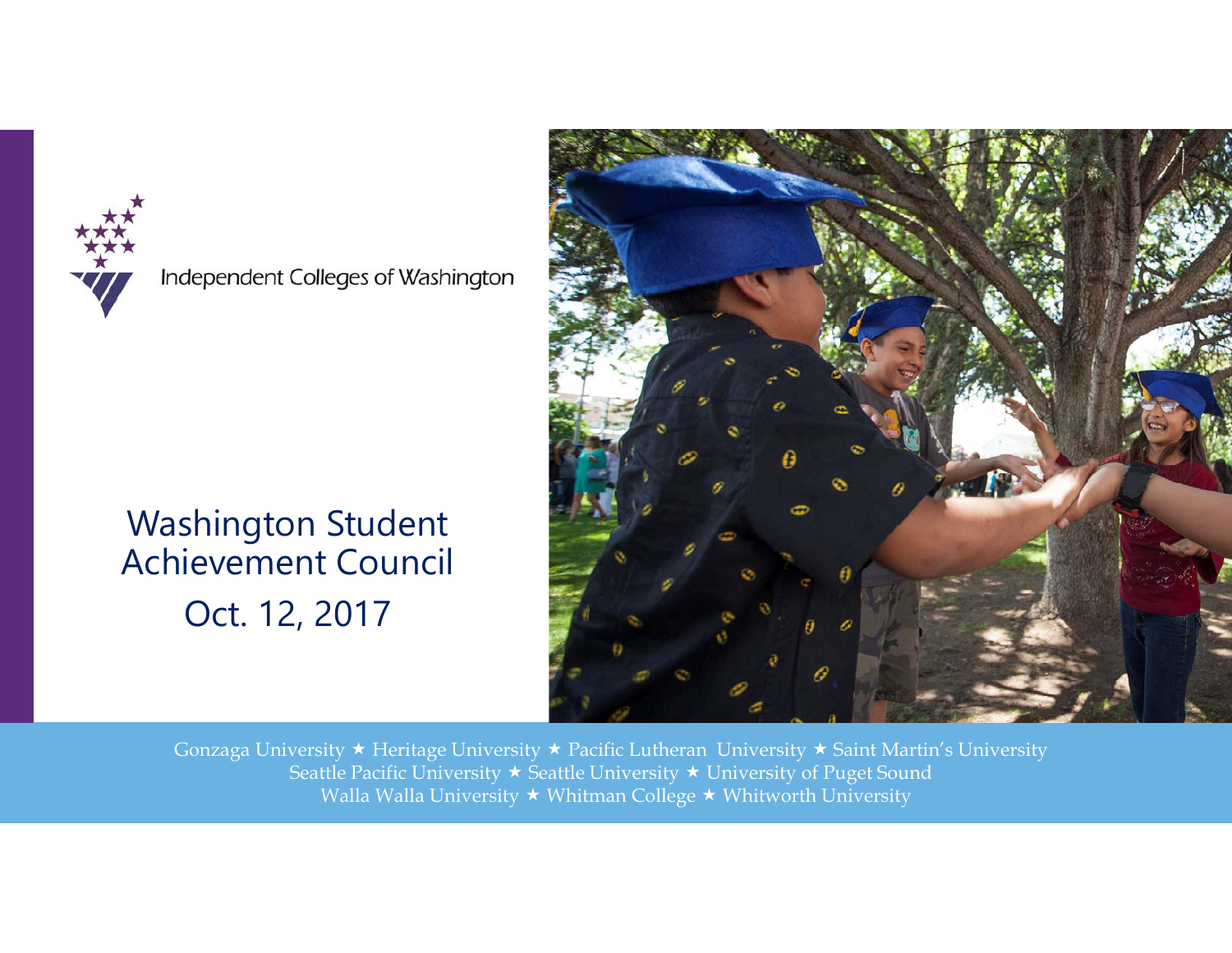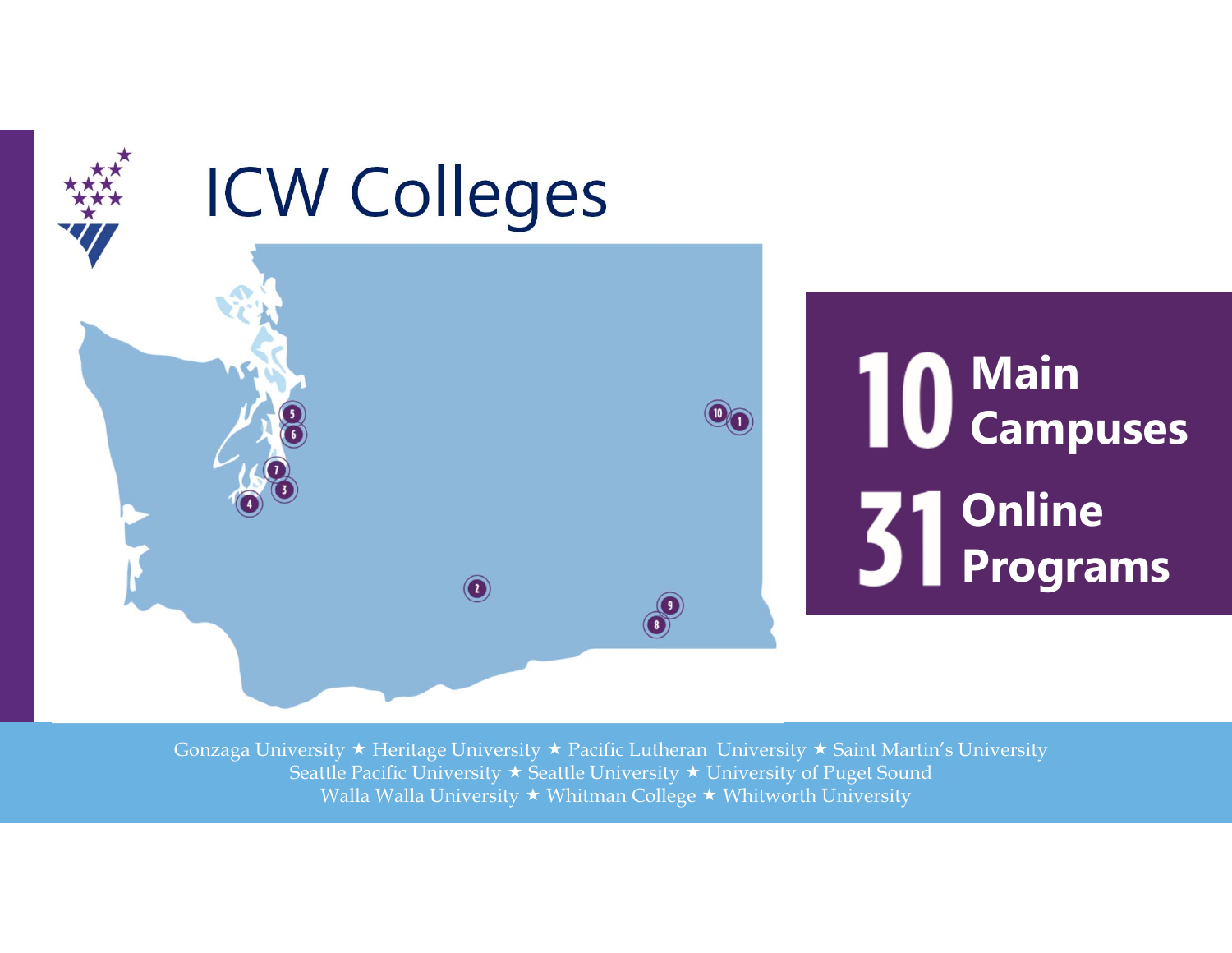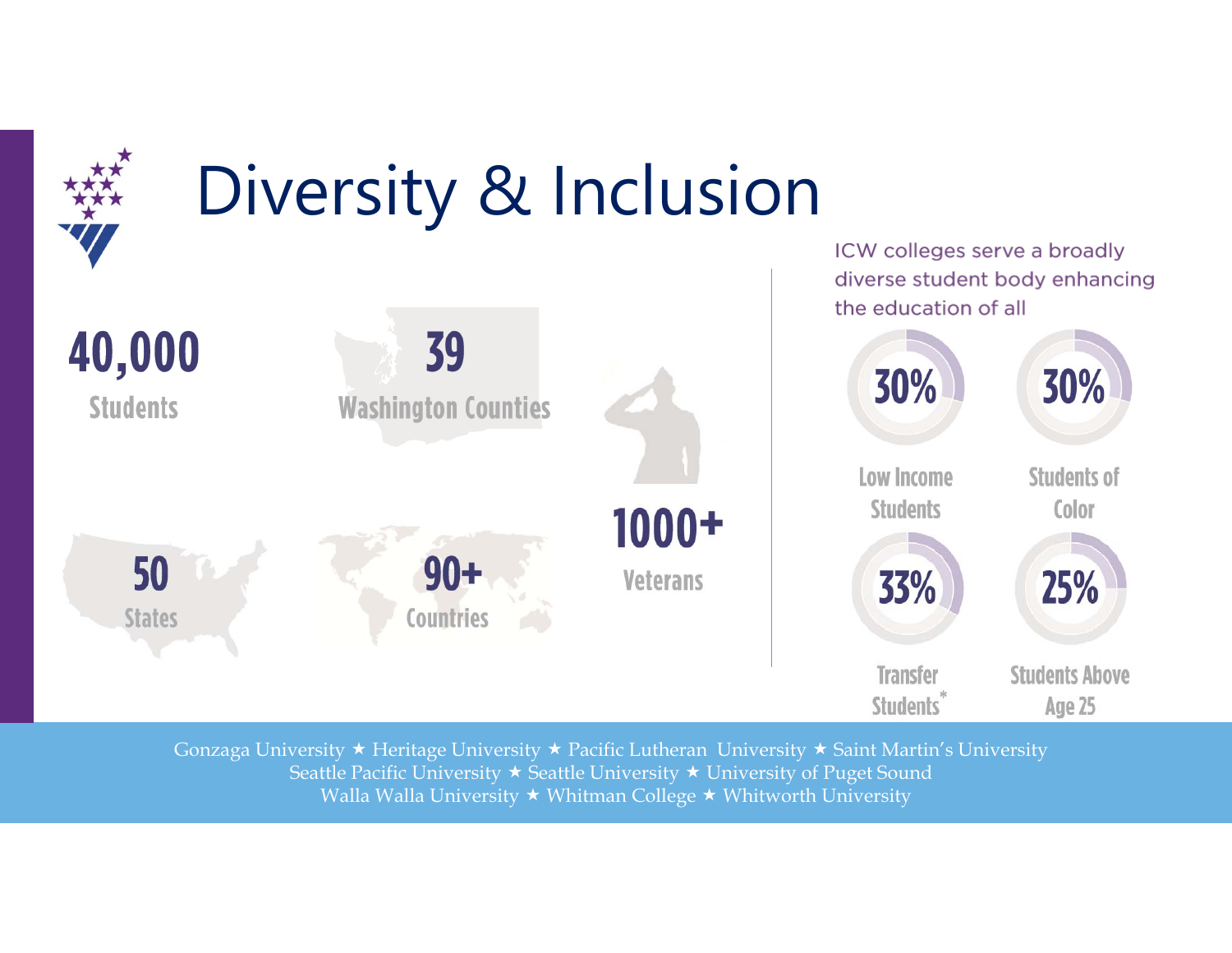

## Recipe for Success



ICW colleges are top 5 in the nation for degree completion, moving our students into their careers sooner

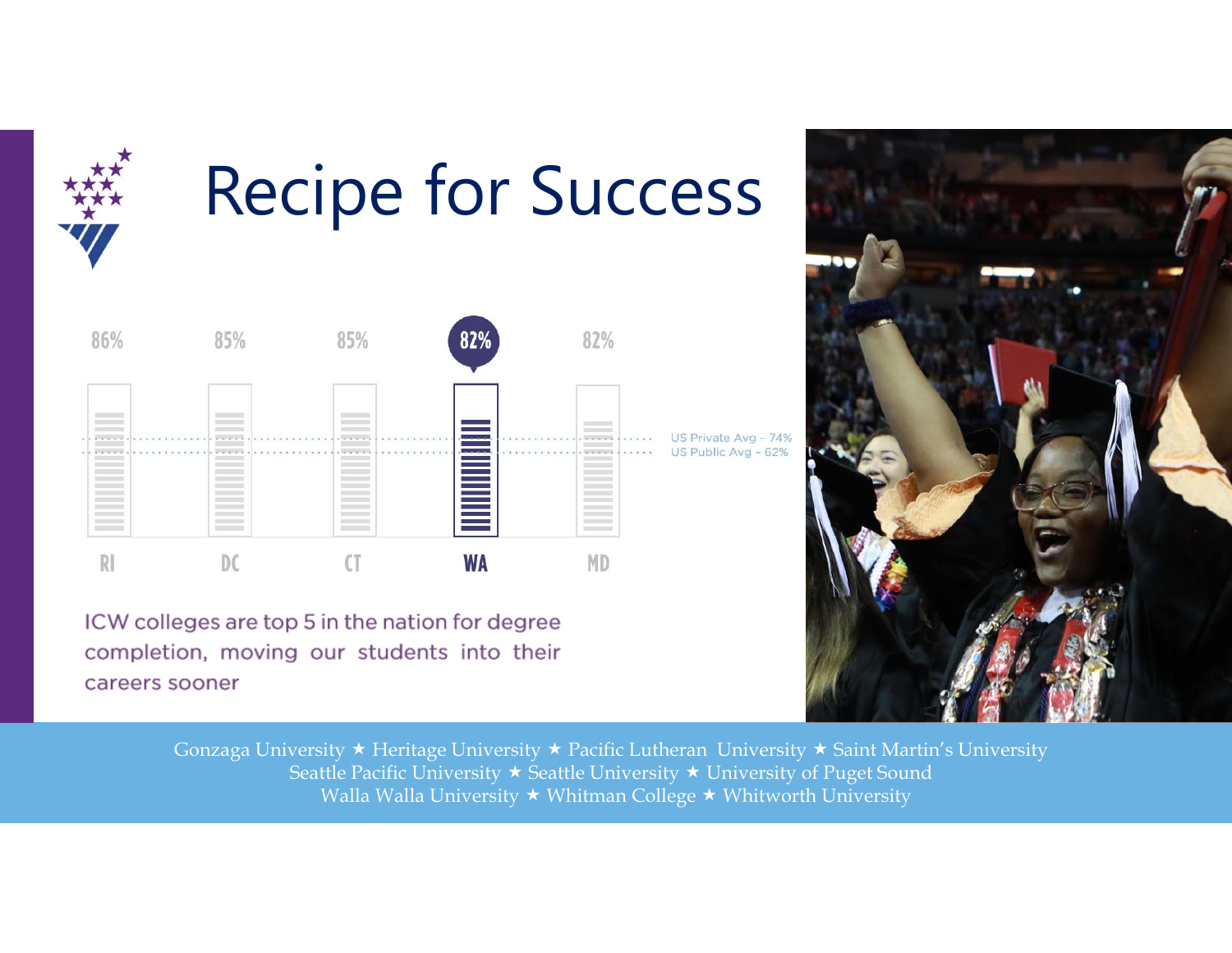

# Closing the Gap70% 51%

20%



By 2020, at least 70% of jobs in Washington are projected to require a post-secondary degree. Currently, only 51% of adults in Washington have one.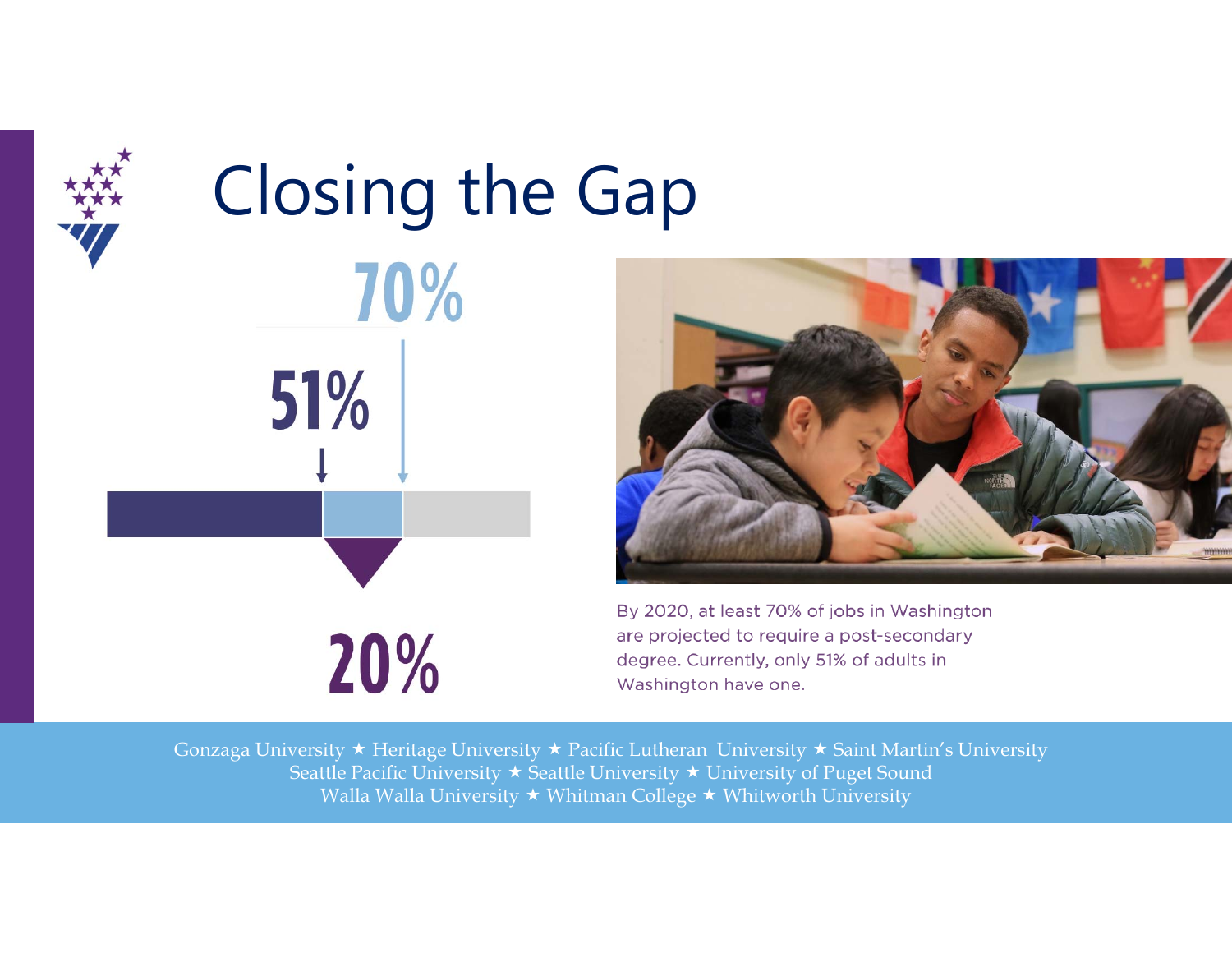

### 66 Without independent colleges our state does not have the capacity to educate our students."

-Elected Representative (D) *Confidential Survey*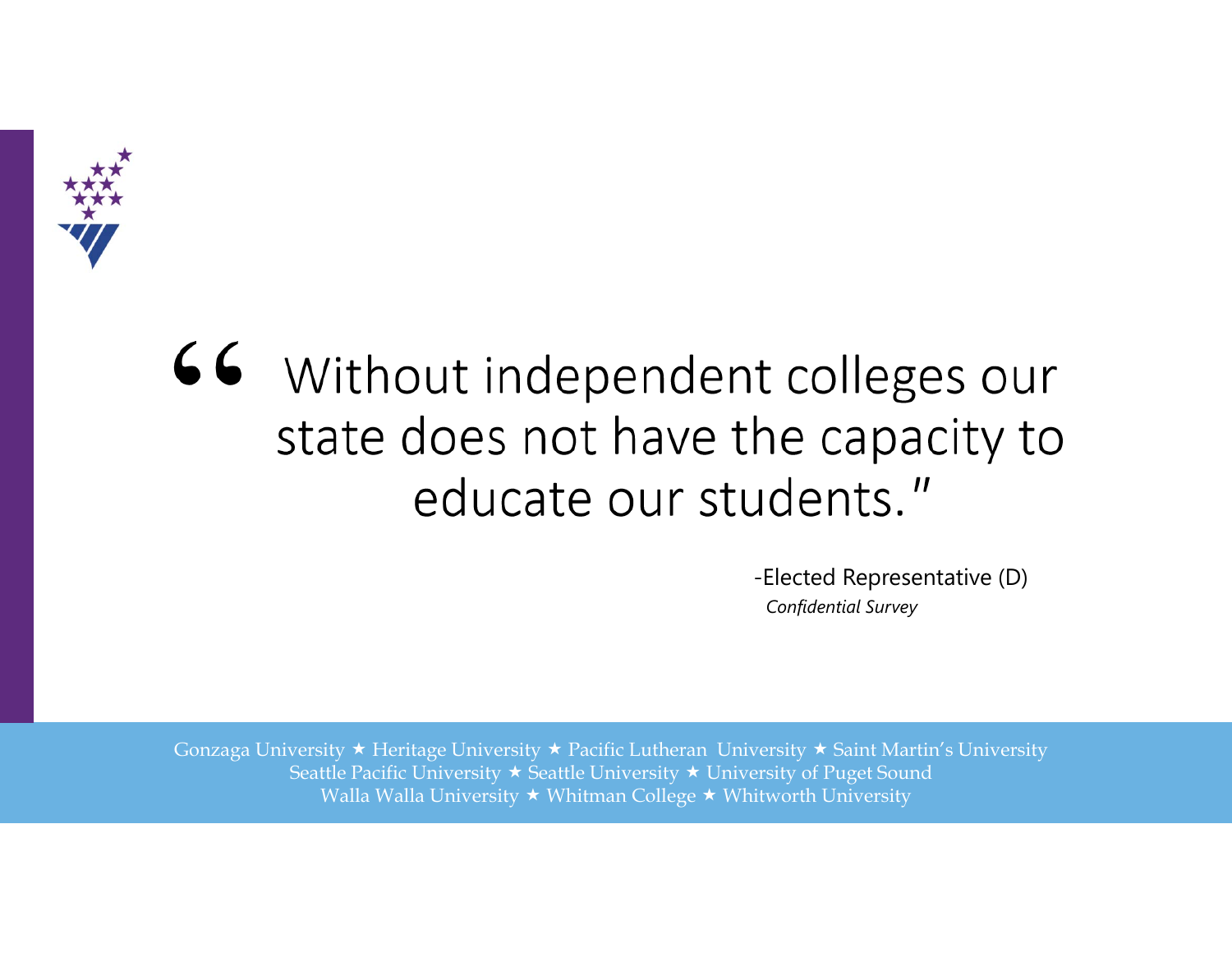

## High Demand Degrees

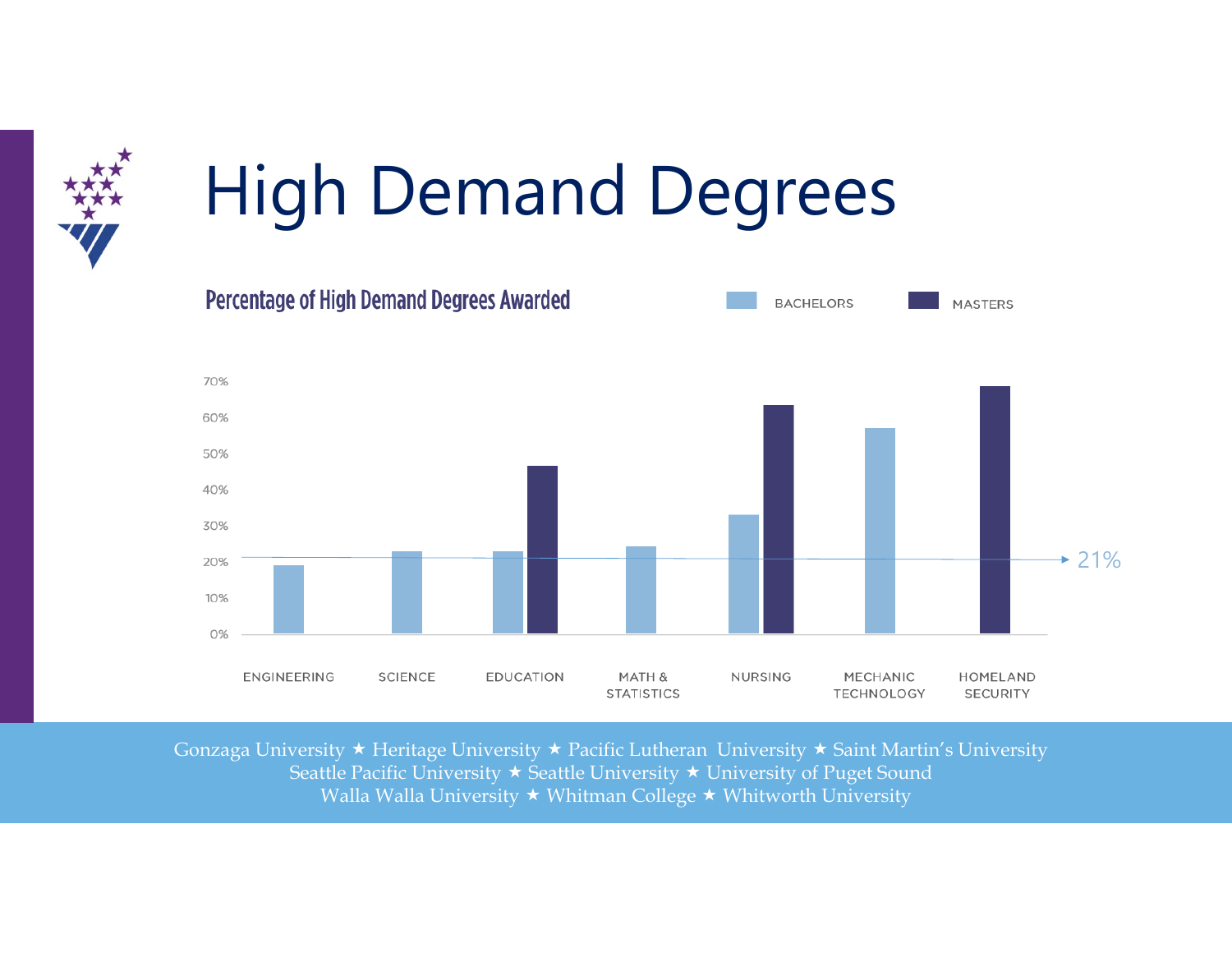

## Capacity to Grow

ICW colleges have the capacity to grow by 20% over the next 8 years if public and private funding closes the gap.

The greatest growth potential include transfer students, Washington residents, computer science/engineering/MIS, undergraduate level math and science, and graduate level engineering and health care.

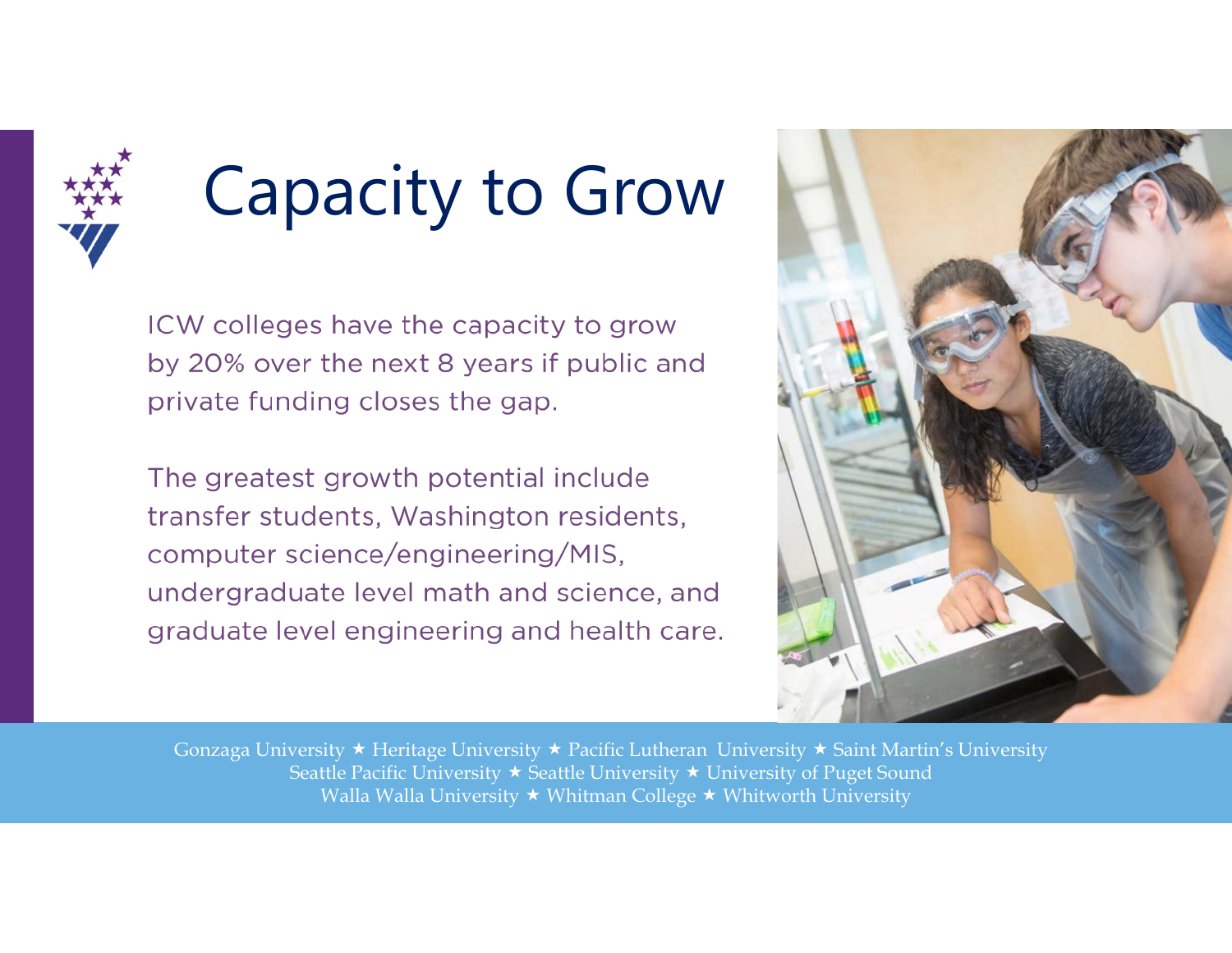

## 2018 Draft Legislative Agenda

- •Fully fund State Need Grant
- •Increase funding for State Work Study
- $\bullet$ Support legislation to fix DACA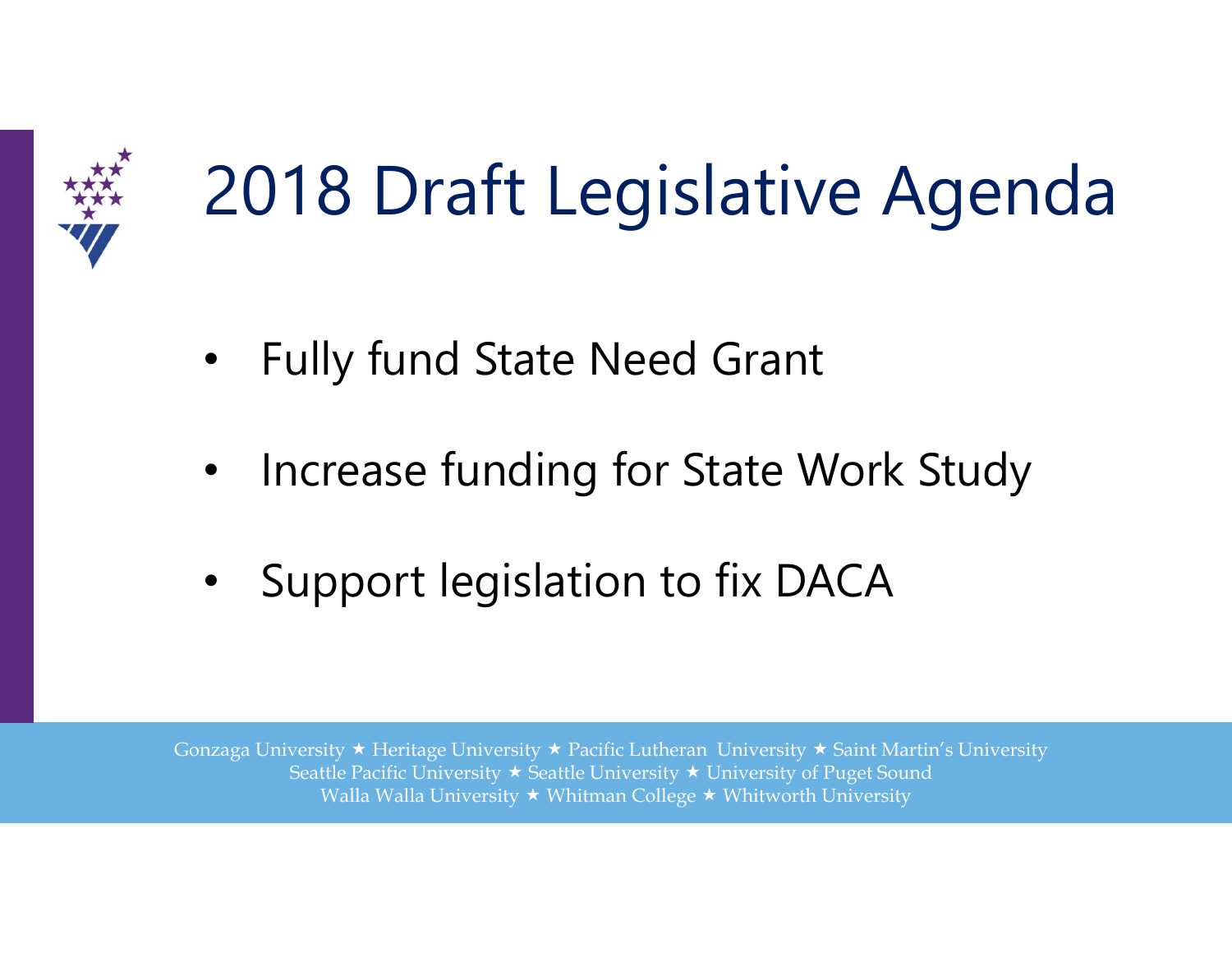

## Information



facebook.com/IndependentCollegesWA



@ICW



Violet@ICWashington.org



ICWashington.org

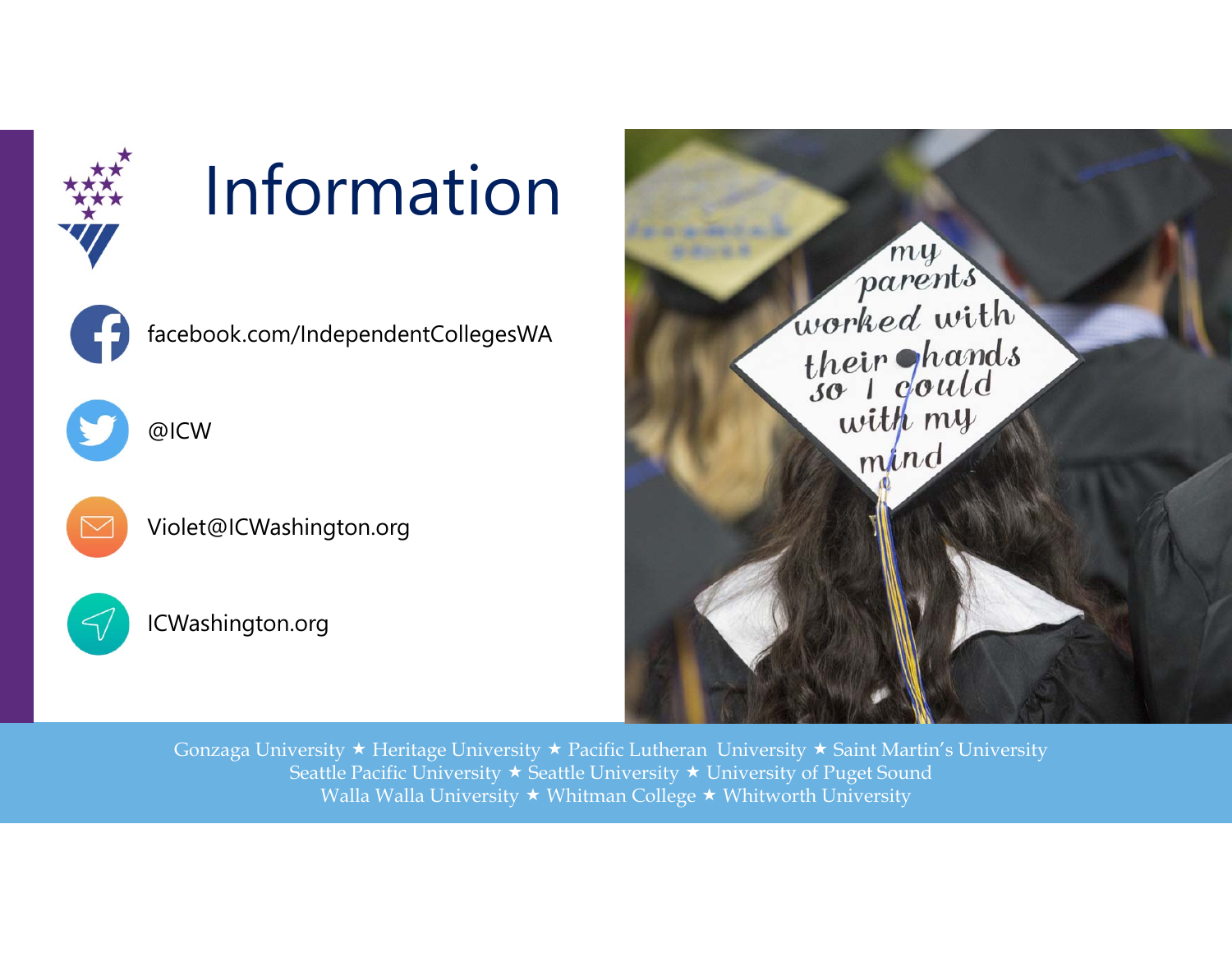

**CENTRAL WASHINGTON UNIVERSITYEASTERN WASHINGTON UNIVERSITYTHE EVERGREEN STATE COLLEGEUNIVERSITY OF WASHINGTONWASHINGTON STATE UNIVERSITYWESTERN WASHINGTON UNIVERSITY**

## **WASHINGTON STATE** *Council of*<br>Presidents

### **2018 Legislative Priorities**

**October 2017**

**Paul FrancisExecutive Director**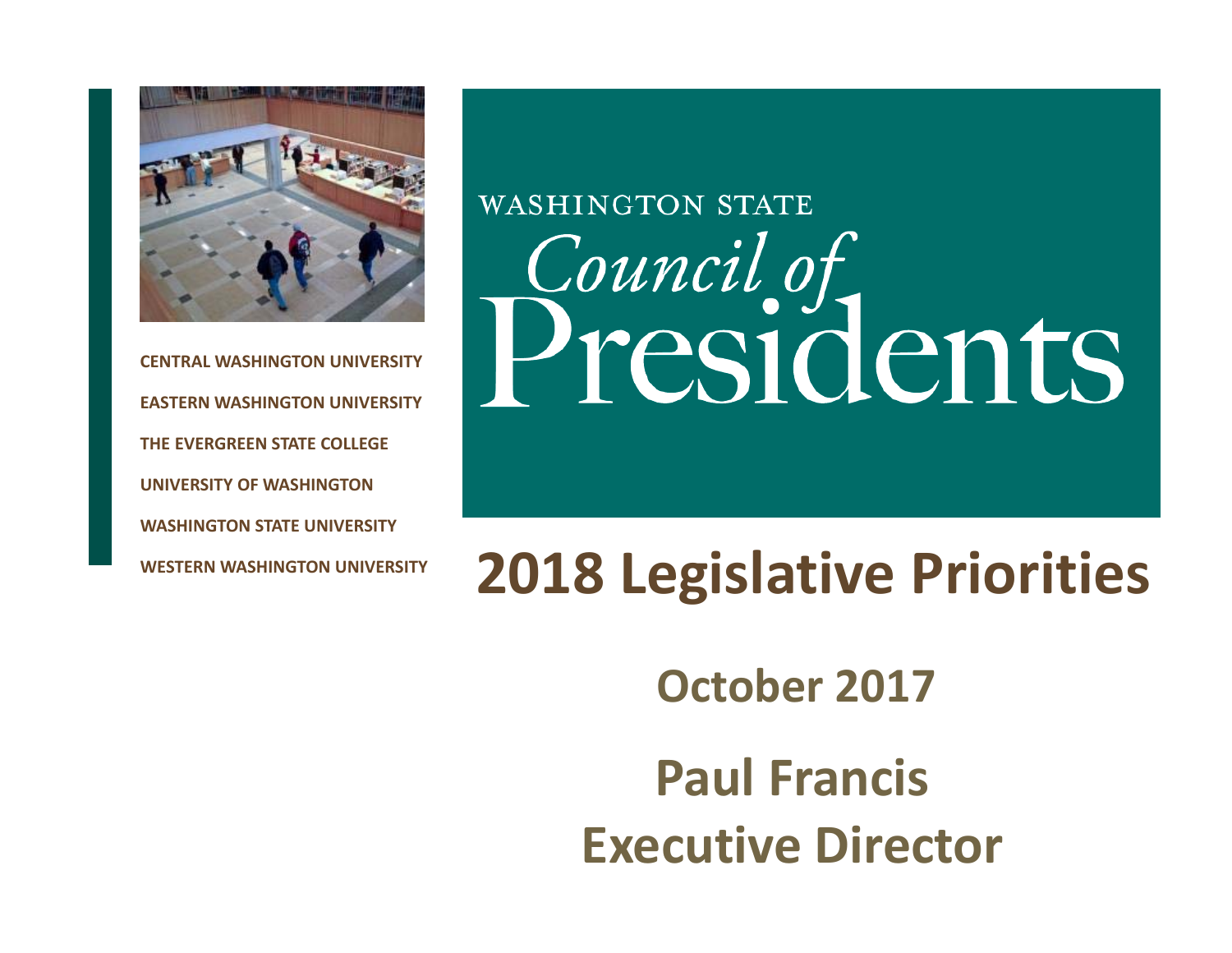### **Public Baccalaureate Updates**

- **CWU named top Washington university for diversity**
- **Evergreen awarded National Science Foundation cybersecurity grant**
- **EWU partners with Microsoft on Bachelor of Science in Data Analytic s**
- **UW ranked among top 10 most innovative universities in the world**
- **WSU's Elson S. Floyd College of Medicine welcomes charter class of 60**
- **WWU** named top public master's-granting school in the Pacific **Northwest**

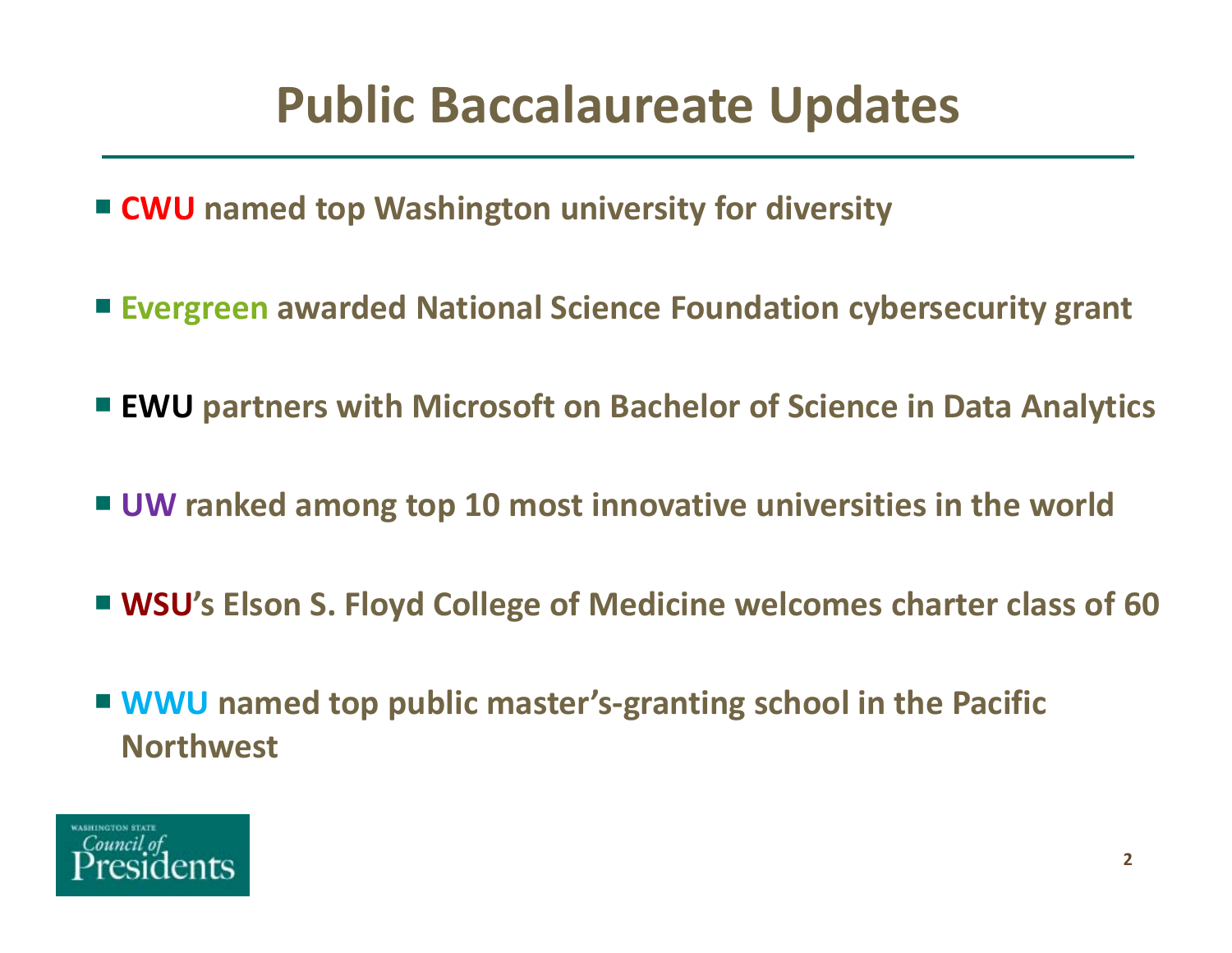### **Continuing Our Path Forward: Washington Competes**

- **Degrees to meet demand: Address state needs through targeted investments**
- **Student success: Ensure that students have the resources to graduate**
- **High impact credentials: Ensure that all students excel in today's competitive labor market**

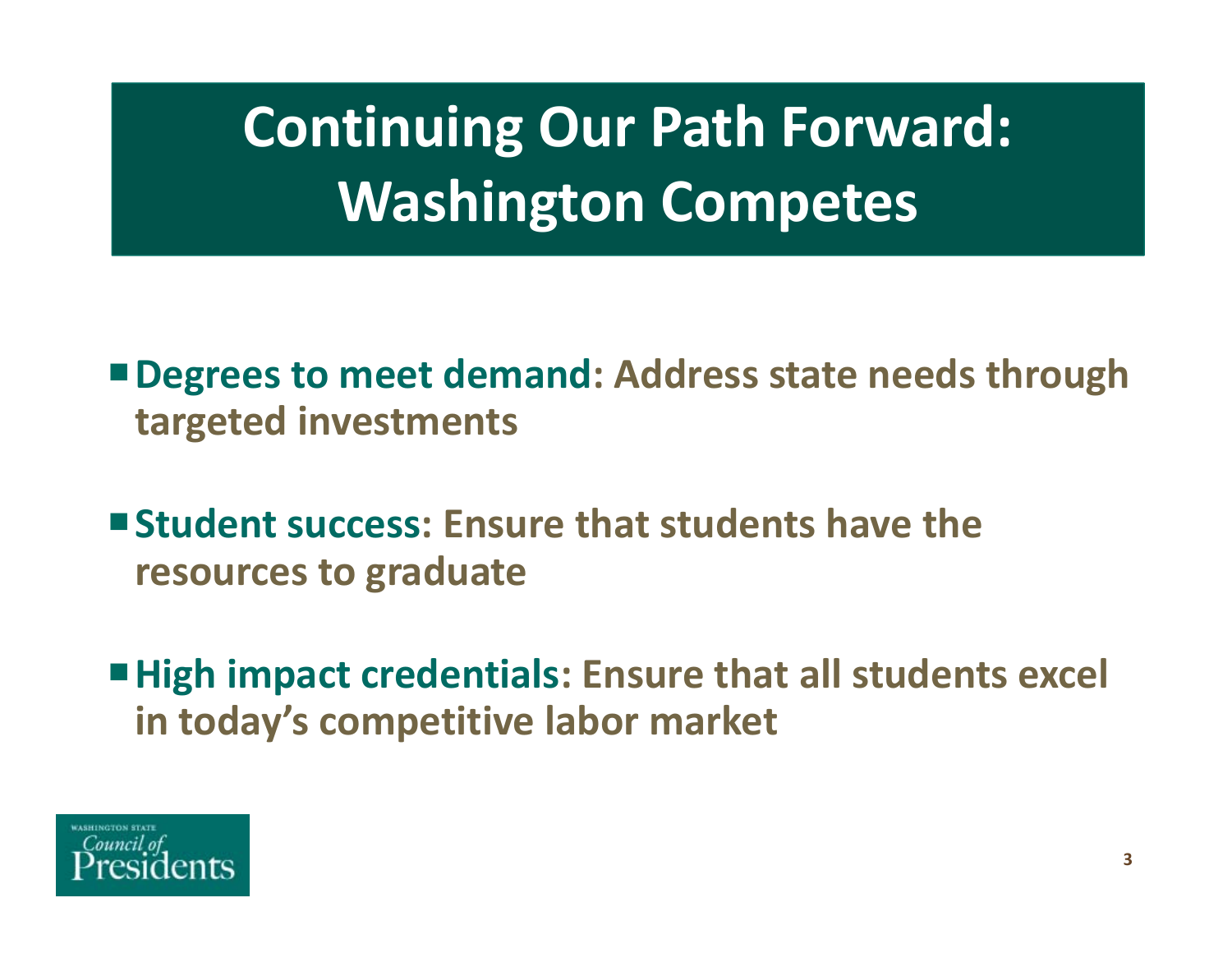### **2018 Legislative Session Fiscal Priorities**

- **Capital Budget**
- **Faculty/Staff Compensation**
- **Career Connected Learning**
	- **STEM/High Employer Demand Programs**
	- $\sum_{i=1}^{n}$ **Teacher Preparation**

### **State Student Financial Aid**

- $\sum_{i=1}^{n}$ **State Need Grant**
- $\sum_{i=1}^{n}$ **State Work Study**
- $\rightarrow$  **College Bound Scholarship**